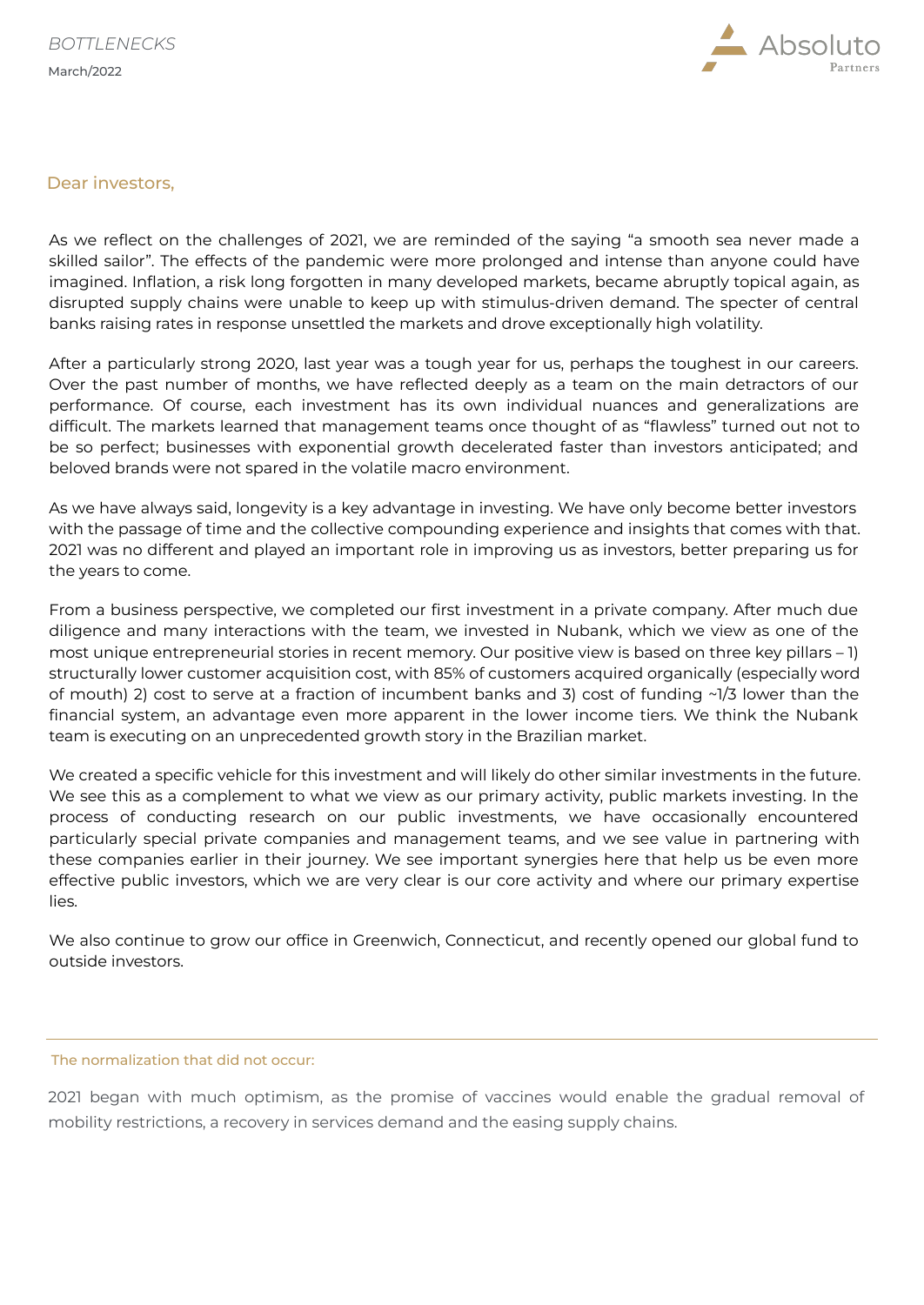

However, the pandemic turned out to be more persistent than hoped, leading to ongoing restrictions and intermittent lockdowns. Government stimulus, particularly in developed countries, drove abnormally elevated demand for goods. Coupled with supply chain disruptions, this drove higher than expected inflation. This was the main reason for market unease and volatility.



<sup>\*</sup>Consumer spending with durable and nondurable goods - ex autos / real data, monthly, annualized and seasonally adjusted Source: US Bureau of Economics Analysis.

Pandemic impacts were particularly amplified in certain industries. As remote and "hybrid" work became a more permanent feature of everyday life, people invested more in their homes (driving demand for electronics, furniture, construction materials) and even bought new homes. This behavior was encouraged by the low interest rate environment, and we witnessed an enormous increase in housing market activity to the highest levels ever in Brazil, and the highest in the USA since the 2008 financial crisis.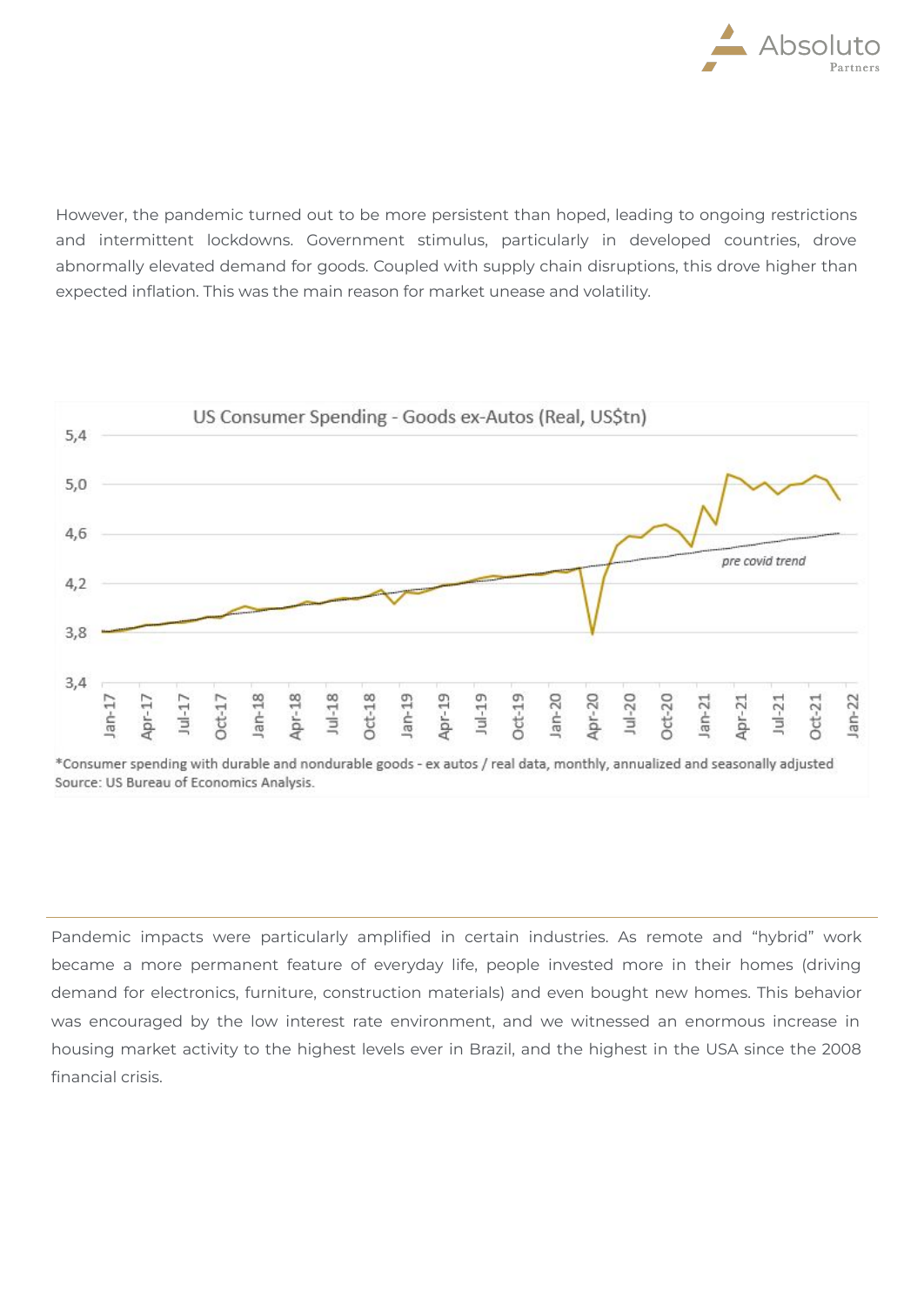



Meanwhile, uncertainty around when life would return to normal, and concerns around travel and eating out suppressed demand for services, further inflating expenditure on goods.

Finally, an important and distinct feature of this period is that, unlike prior crises, government stimulus was made directly to consumers in the form of bank checks and vouchers, rather than through the financial system (as was the case in 2008). This direct injection of stimulus drove disposable incomes higher – according to Goldman Sachs, disposable income increased by 14% in the USA between 2019 and 2021, and was even more pronounced for lower-end consumers, who have higher propensity to consume.



Source: US Bureau of Economics Analysis, Goldman Sachs Global Investment Research.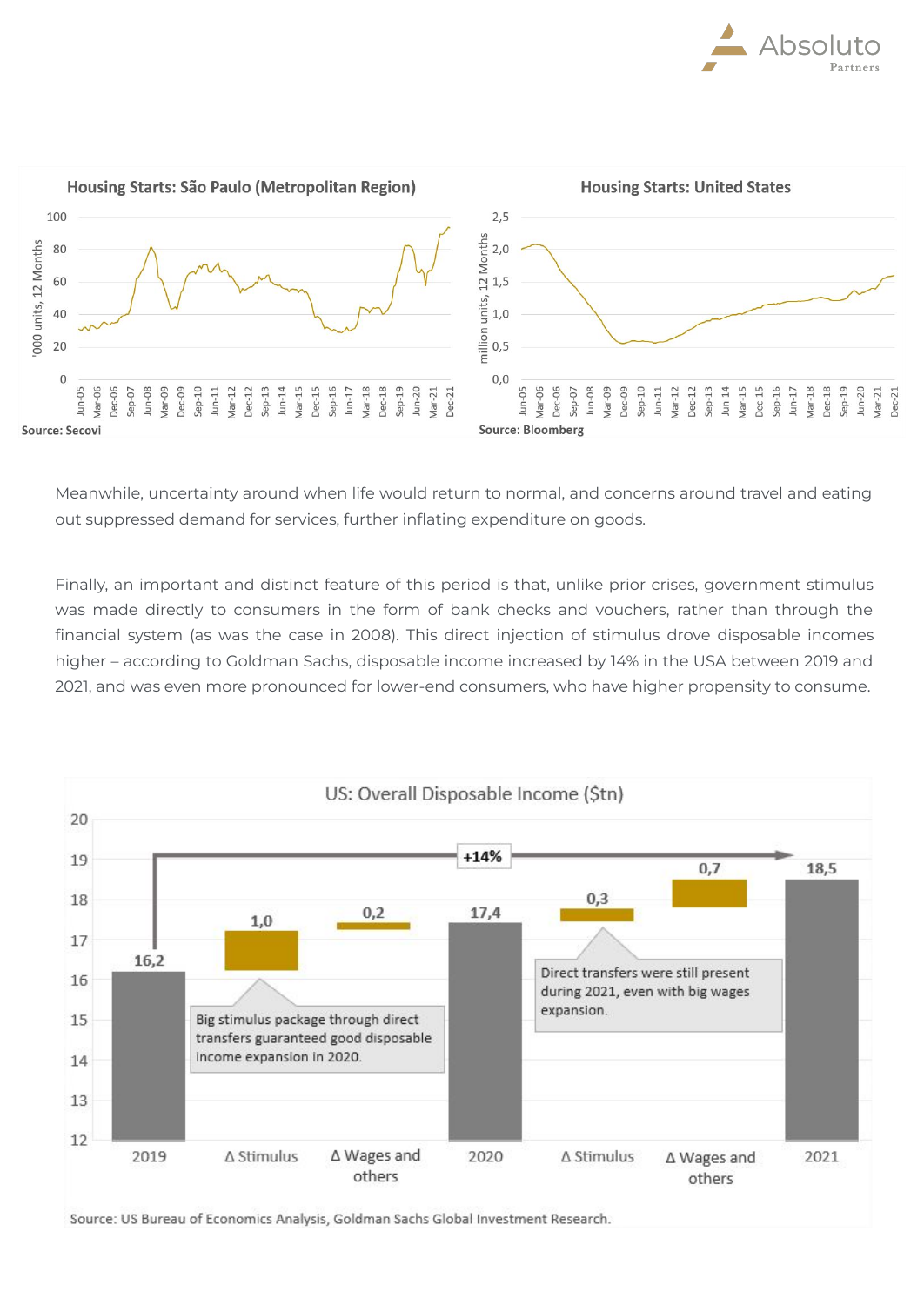

This "innovative" stimulus method was highly effective in the early days of the crisis, helping keep people isolated in their homes and softening the economic blow from the pandemic. However, extended government stimulus had important unintended consequences, contributing to overheating demand for goods, disincentivizing people from returning to work, and exacerbating supply chain imbalances.

Artificially elevated demand, coupled with supply chain constraints, revealed the fragility of the global supply chain. The arrival of the delta variant in 2021 brought a new wave of lockdowns and further disrupted supply chains that were already stressed. The impact was especially visible in China and Southeast Asia, critical regions in the global manufacturing chain and where stricter policies enforced more severe lockdowns. The Oxford Stringency Index shows how restrictions in parts of Asia were as strict in 2021 as they were in 2020..



# Oxford Social Distancing Stringency Index (100=maximum restriction)

\*The Oxford Stringency Index is a tool for monitoring the level of restrictions in each country, bringing values from 0 (less stringent) to 100 (most stringent). It is based on 9 indicators: school and workplace closures, public events cancellation, agglomerations, mass transport restrictions, lockdown measures, public campaigns and travel restrictions.

\*\* Western Europe: Spain, UK, Germany, France and Italy / SE Asia: Indonesia, Vietnam, Malaysia and Thailand. Source: Oxford.

After years of improving efficiency in the global supply chain, driven by the positive benefits of increased outsourcing and globalization, we experienced the other side of the coin – the fragility and dependence of global manufacturing on a concentration of geographic regions. Through our research we have come across various examples of this: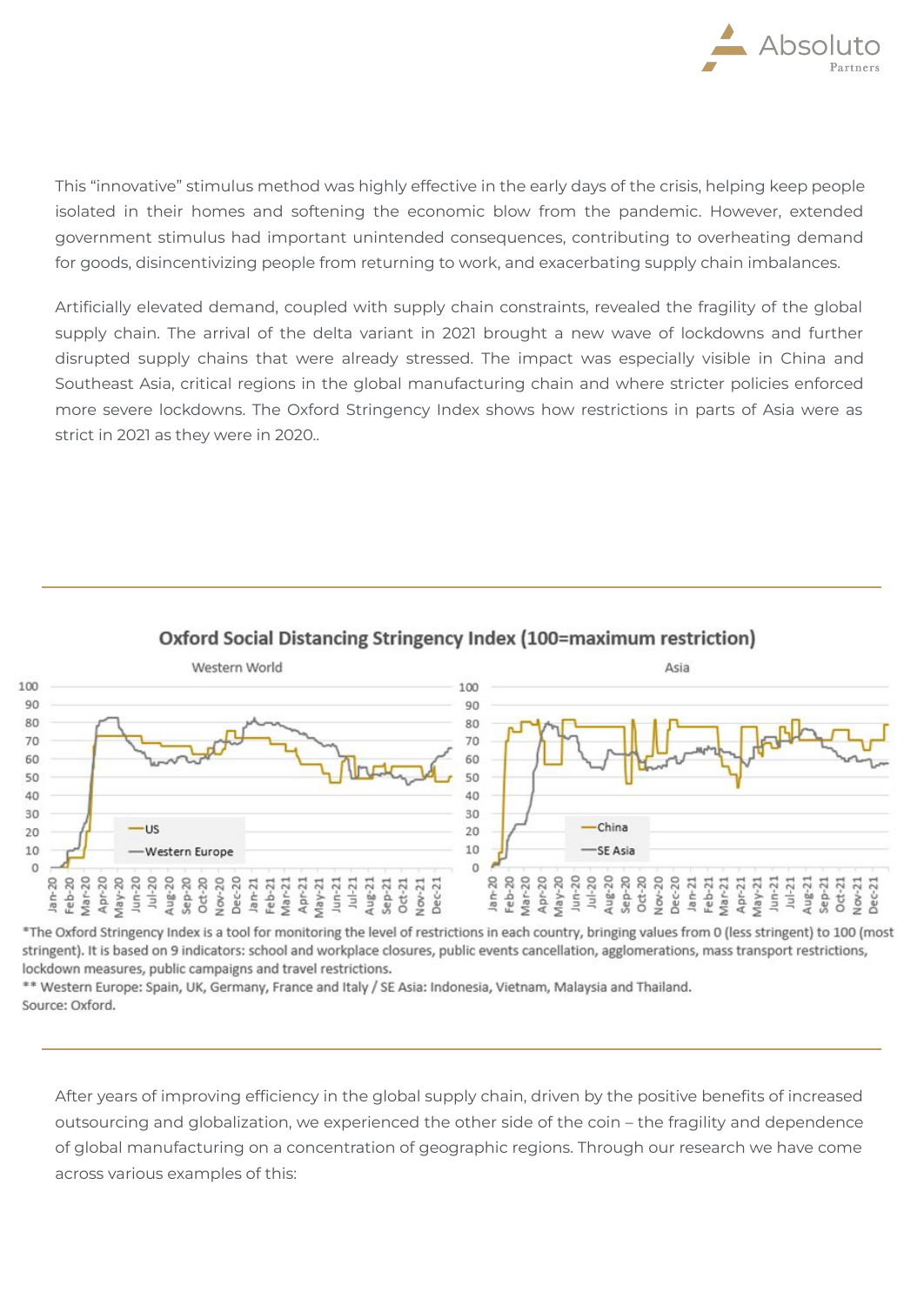

- [Sep/20: Valor Econômico: "V" resumption leads to lack of inputs: Disconnection between supply](https://valor.globo.com/empresas/noticia/2020/09/16/retomada-em-v-leva-a-falta-de-insumos.ghtml) [and demand generates temporary shortages in the country's industrial chain](https://valor.globo.com/empresas/noticia/2020/09/16/retomada-em-v-leva-a-falta-de-insumos.ghtml)
- [Dec/20: Folha de SP: Heineken suffers from a lack of glass beer bottles in some regions](https://www1.folha.uol.com.br/mercado/2020/12/heineken-sofre-com-falta-de-garrafas-de-vidro-para-cerveja-em-algumas-regioes.shtml?origin=folha)
- [Dec/20 Sea Intelligence: Empty container shortages in Asia to persist into January](https://www.sea-intelligence.com/press-room/37-empty-container-shortages-in-asia-to-persist-into-january)
- [Mar/21: Builders turn to imported Turkish steel: Cooperative buys rebar from Turkey to regularize](https://valor.globo.com/empresas/noticia/2021/03/12/construtoras-recorrem-ao-aco-turco-importado.ghtml) [supply](https://valor.globo.com/empresas/noticia/2021/03/12/construtoras-recorrem-ao-aco-turco-importado.ghtml)
- [Apr/21: BrazilJournal: In the American summer, there will be no chlorine](https://braziljournal.com/no-verao-americano-vai-faltar-cloro)
- [Jul/21: FT Nike/Adidas: no Yeezy way out of Vietnam](https://www.ft.com/content/0771dca5-b6f1-4e52-ba97-f663f19e1f19)
- [Sep/21 Bloomberg China´s coal shortage means higher prices for the whole world](https://www.bloomberg.com/news/articles/2021-09-28/china-s-coal-shortage-means-higher-prices-for-the-whole-world)
- 21 The Independent: Shoppers face empty shelves at Christmas without urgent solution to [labor shortage, government](https://www.independent.co.uk/news/business/shoppers-face-empty-shelves-at-christmas-without-urgent-solution-to-labour-shortage-government-warned-b1925805.html)

Supply chain disruptions have various knock-on effects, two of which strike us as especially relevant – container transportation and chip production in the automotive industry.

### **Container Transport**

The elevated demand for goods increased volume of full containers from Asia to the US by 20% compared with pre-pandemic levels, driving elevated utilization of vessels, channels and port terminals. Accidents and delays became more frequent. One well-publicized example is the Ever Given Suez Canal obstruction, which lasted for six days, creating a queue of 200 boats carrying the equivalent of \$9.6bn in merchandise, according to the Lloyd's insurance company.

Similar problems around the world compounded, driving abruptly higher freight prices and long delays. A container that previously cost \$3,000 and took six weeks to ship from Hong Kong to Los Angeles now costs \$15,000 and takes over three months. This disruption continues to impact not only costs but also the ability of the companies reliant on this cargo to plan effectively – for example, the global container schedule reliability index as measured by Sea Intelligence shows schedule reliability falling from ~70% pre-pandemic to ~30%.

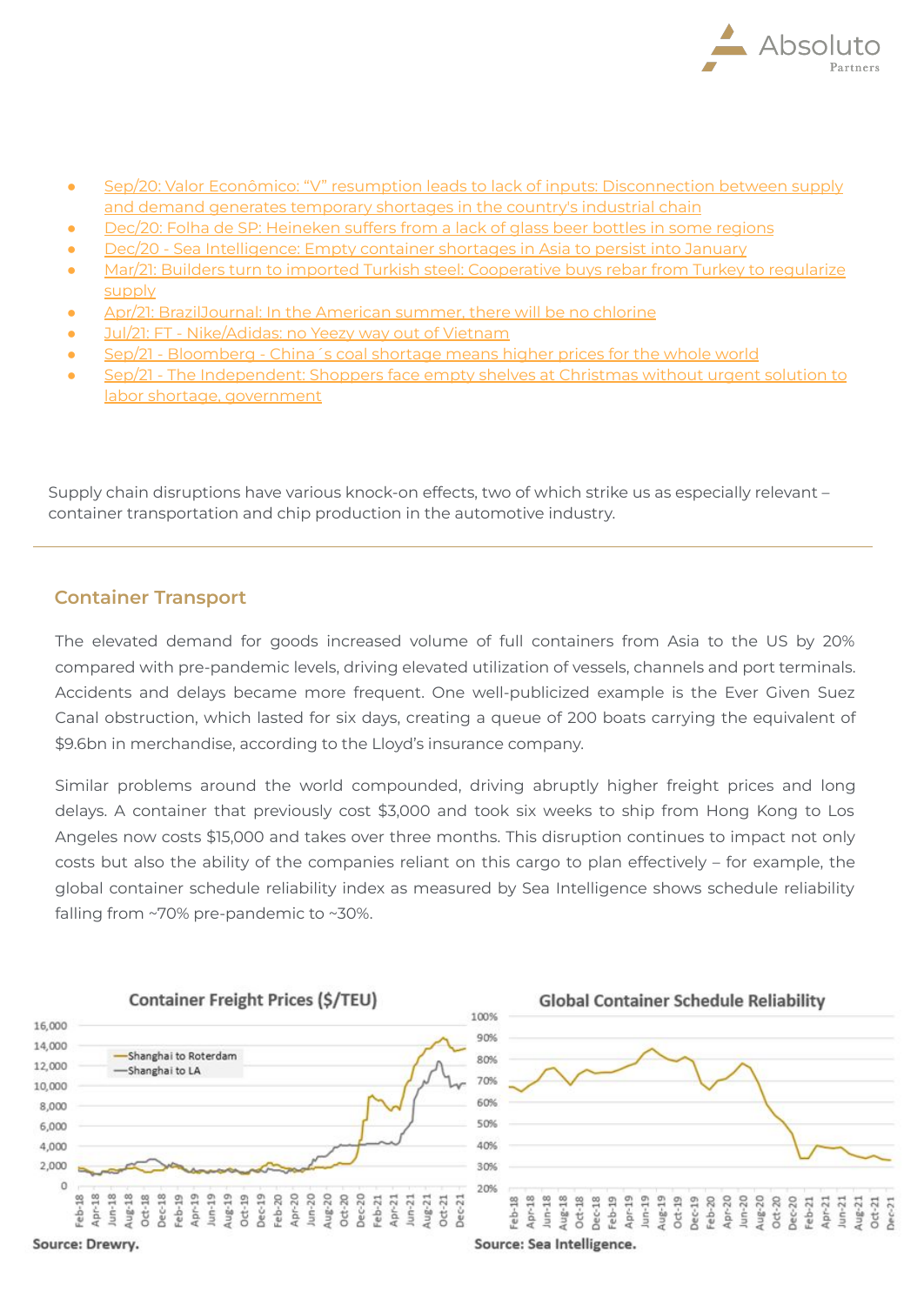

### **Chip Production for the Automotive Industry**

It is a cliché to say that modern cars have increasingly become mobile computers. A car today has approximately 100 electronic systems accounting for around 40% of the cost of the car, and contains up to 3,000 chips. The concentration of chips in cars will only increase as autonomous driving systems and energy efficiency evolve.

Unfortunately, while the automotive industry is dependent on semiconductor producers, the reverse is not true – the automotive industry only represents a small (and low margin) portion of semiconductor producers' business. Take TSMC in Taiwan as an example – one of the largest chip producers globally, TSMC is also one of the main suppliers of chips to the automotive sector. Yet automotives only account for ~3% of TSMC's sales, dwarfed by the smartphone segment at >50%. The automotive sector also requires older chips with more disseminated technology and is therefore less profitable for semiconductor producers. As a result, the automotive industry was de-prioritized during the pandemic behind other verticals.

This shortage of chips resulted in a steep drop in the global production of vehicles. In January of 2021, while analysts had projected 90 million vehicles produced for the year worldwide; only 76 million ended up being produced. Automotive production represents ~3% of global GDP, so this shortfall impacted global growth around ~0.5%.

These bottlenecks manifested themselves in both slower activity and, even more starkly, in the price of new and used vehicles. The Manheim Index, which tracks the price of used cars in the USA, has grown 68% since the start of the pandemic – this compares with an average annual increase of ~1.5% between 1995 and 2019, well below the 2.2% annual average inflation over the same period. Along with higher prices on new vehicles, this contributed as much as 1.8% of the 7% North American CPI in 2021, according to the BEA



US: Manheim Index (Used Vehicles Prices) x Inflation (Jan/95=100)

1 <https://www.thejournal.ie/egypt-suez-canal-seized-ship-5408806-Apr2021/> 2 https://www.ft.com/content/33046396-15ec-460f-9724-faf6443c80b8

3 <https://www.nytimes.com/2021/04/23/business/auto-semiconductors-general-motors-mercedes.html> 4 Consultoria IHS Markit

5

<sup>5</sup> https://www.nytimes.com/2021/11/02/business/car-shortage-global-economy.html<br><sup>6</sup> Comitê de assessores econômicos da Casa Branca: https://twitter.com/WhiteHouseCEA/status/1491781787504283652?s=20&t=HTTvS621rYsZPj7IjP7p9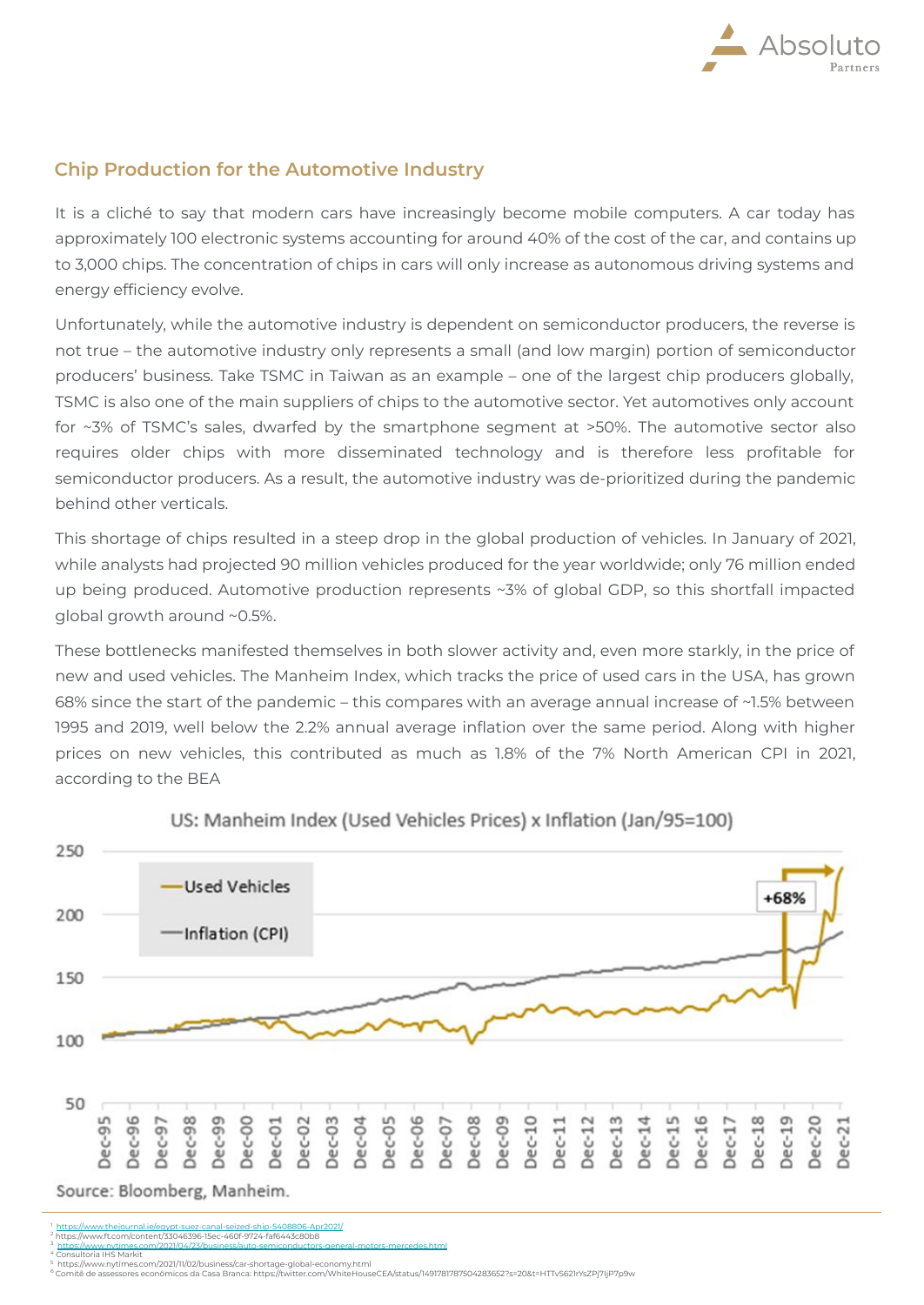

# **Energy Scarcity**

Only adding to this "perfect storm", we saw an energy scarcity in 2021 that conjures memories of the worst moments of the 1980s. After a decade of lower investments in the oil and gas industry, driven by low returns and increased pressure on companies to reduce their reliance on fossil fuels, the world had become dangerously dependent on OPEC – the only supplier with enough spare capacity to increase production. Further, clean energy policies are still a few years away from having a meaningful impact on reducing our reliance on fossil fuels.

Finally, environmental factors have constrained countries' ability to generate renewable energy, such as the lack of rain in Brazil and China for hydropower, or the lack of wind in the USA and UK for wind power. The increasing relevance of renewable energy make it clear that substantially more investment will be required, but at the same time illustrate how challenging and inflationary the energy transition is likely to be.

The confluence of energy "shocks" described above was a key factor in driving global inflation well above central banks' targets, adding 2.5% to US CPI and 4.1% to Brazilian IPCA.



# Inflation Decomposition (US and Brazil, %)

Source: Council of Economic Advisers, Brazil Central Bank.